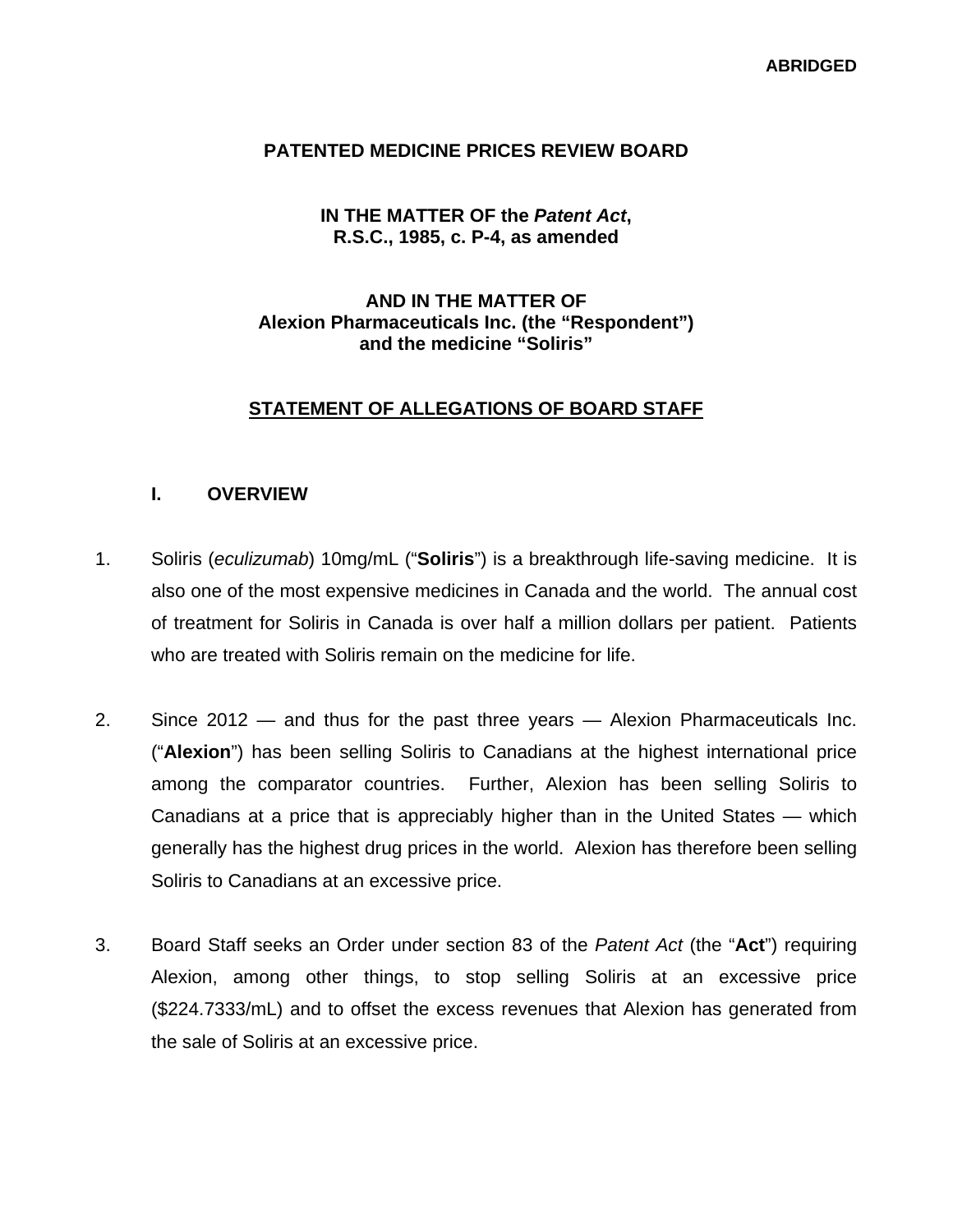# - 2 -

# **II. FACTUAL BACKGROUND**

#### **A. The Respondent**

4. Alexion is a publicly-traded biopharmaceutical company that is incorporated pursuant to the laws of Delaware. It is headquartered in Cheshire, Connecticut. Alexion develops and commercializes therapeutic products for patients with rare disorders.

#### **B. Medicine**

- 5. Soliris is the first and only treatment for patients with Paroxysmal Nocturnal Hemoglobinuria ("**PNH**"). PNH is a rare and life-threatening blood disorder that is characterized by complement-mediated hemolysis (the destruction of red blood cells). Soliris is indicated to reduce complement-mediated hemolysis (**Attachment 1**). The annual cost of treatment for Soliris for a single patient in Canada suffering from PNH is over \$500,000.
- 6. On 28 January 2009, Health Canada issued to Alexion a Notice of Compliance for Soliris for the treatment of PNH (**Attachment 2**).
- 7. In May 2009, based on the scientific review procedures under the pre-2010 Compendium of Guidelines, Policies and Procedures ("**Former Guidelines**"), the Patented Medicine Prices Review Board's ("**PMPRB**") Human Drug Advisory Panel ("**HDAP**") recommended Soliris as a Category 2 (breakthrough or substantial improvement) drug product. The HDAP also did not identify any comparators for Soliris.
- 8. On 12 June 2009, Alexion began selling Soliris in Canada at \$224.7333/mL.
- 9. Since Alexion began selling Soliris in Canada, Soliris has been approved for indications other than PNH. In 2013, Health Canada issued to Alexion a Notice of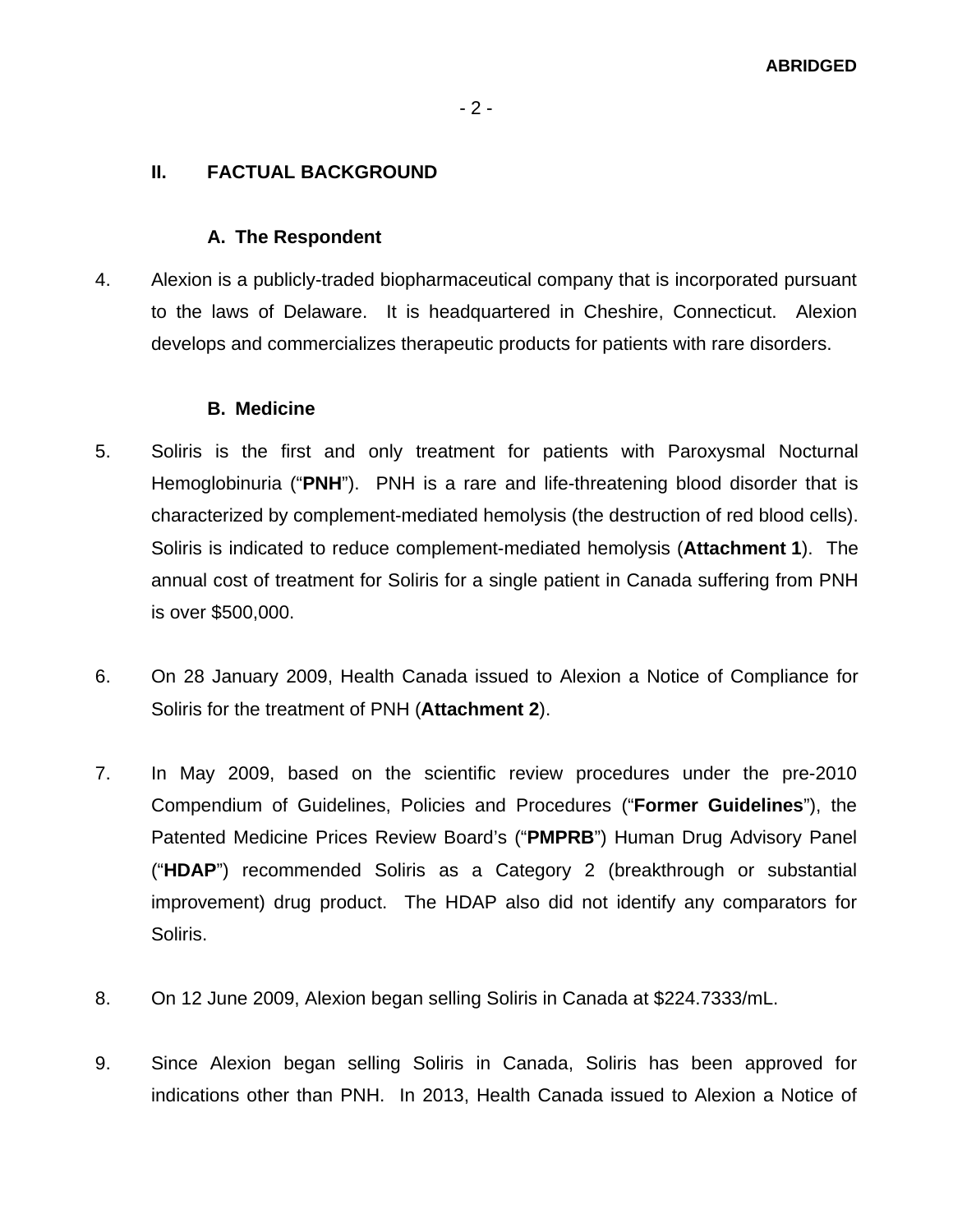Compliance for Soliris for Atypical Hemolytic Uremic Syndrome ("**aHUS**"). aHUS is a rare and life-threatening genetic disorder that is characterized by complementmediated thrombotic microangiopathy or TMA (blood clots in small vessels). Soliris is the first and only treatment for aHUS and is indicated to inhibit complement-mediated TMA. The annual cost of treatment for Soliris for a single patient in Canada suffering from aHUS is over \$700,000.

10. Soliris has also received orphan drug designations ("**ODD**") (in addition to those received for PNH and aHUS in the United States and the European Union) for the following rare diseases or conditions: in 2014 for the prevention of delayed graft function in renal transplant patients in the United States and for the treatment of refractory myasthenia gravis in the United States and the European Union. (An ODD provides a drug sponsor with special status for seeking market authorization for a drug product intended to treat a rare disease or condition. It results in a period of market exclusivity if market authorization is ultimately granted).

#### **C. The Patent**

- 11. Canadian Patent No. 2189015 ("**015 Patent**") pertains to Soliris (**Attachment 3**).
- 12. The 015 Patent was granted to Alexion on 13 April 2010 and will expire on 1 May 2015.
- 13. Alexion is a patentee within the meaning of subsection 79(1) of the Act*,* as it is entitled to exercise rights in relation to the aforementioned patent.

# **D. Investigation into Alexion's 2012 Price of Soliris**

14. On 25 February 2013, Board Staff commenced an investigation into the 2012 price of Soliris (\$224.7333/mL) (**Attachment 4**).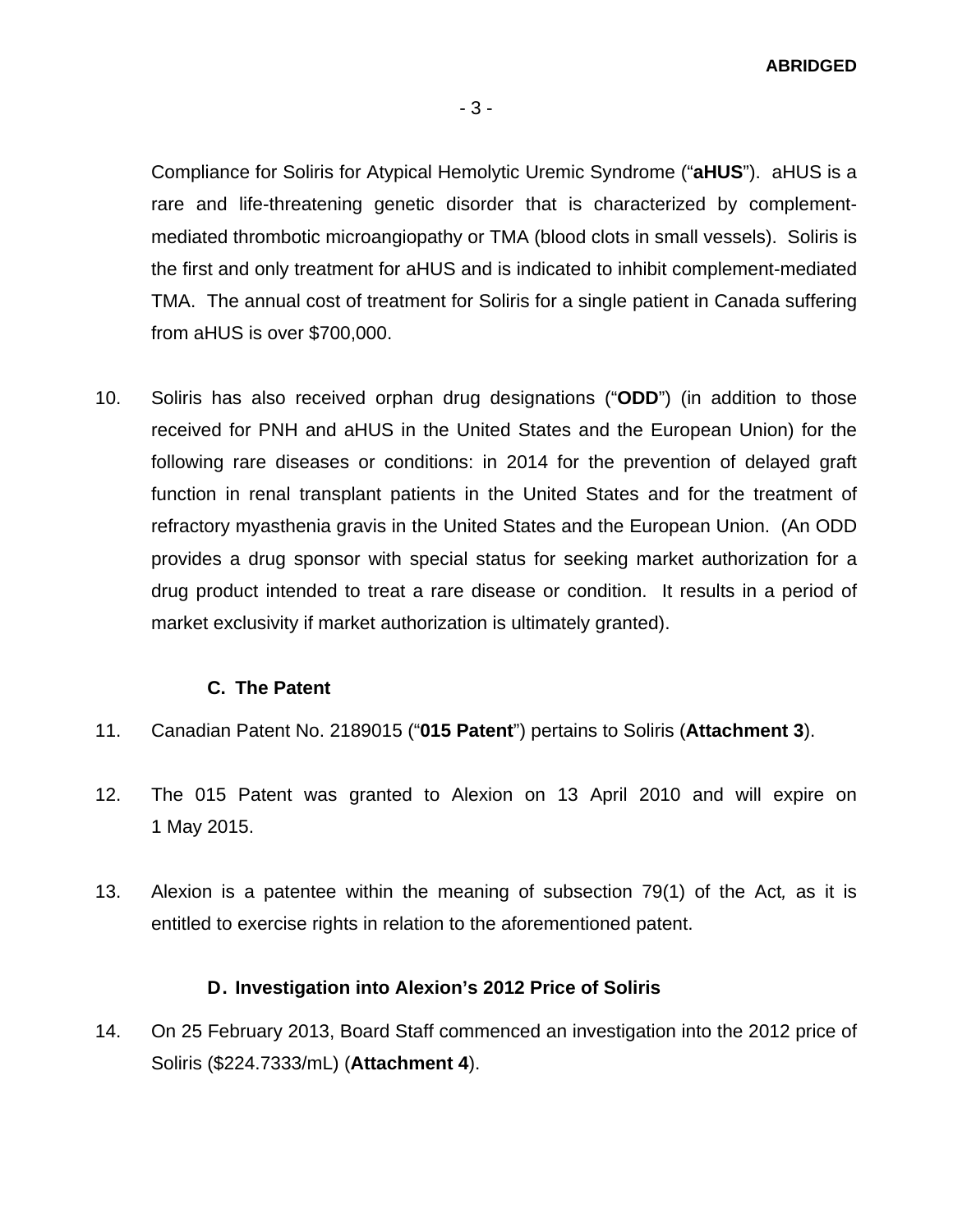- 15. In accordance with the 2010 Compendium of Guidelines, Policies and Procedures ("**2010 Guidelines**"), and the Highest International Price Comparison ("**HIPC**") test, Board Staff compared the National Average Transaction Price ("**N-ATP**") to the publicly available list prices of Soliris sold in the comparator countries (France, Germany, Italy, Sweden, Switzerland, the United Kingdom and the United States) listed in the Schedule of the *Patented Medicines Regulations* (the "**Regulations**").
- 16. Board Staff determined that in 2012 Alexion was selling Soliris in Canada at the highest international price among the comparator countries, contrary to the 2010 Guidelines.
- 17. Alexion was also selling Soliris in Canada at a price that was appreciably higher than in the United States, where Soliris was sold below the international median price among the comparator countries.
- 18. In accordance with the 2010 Guidelines, Alexion was given the opportunity to adjust the price of Soliris by the end of 2013 to below the previous year's national nonexcessive average price ("**N-NEAP**"). Alexion declined to do so.
- 19. In 2013 and for the first half of 2014, Alexion continued to sell Soliris in Canada at the highest international price among the comparator countries (\$224.7333/mL). It also continued to sell Soliris to Canadians at a price that was appreciably higher than in the United States.
- 20. Board Staff requested that Alexion submit a Voluntary Compliance Undertaking ("**VCU**") to repay the excess revenues that it accumulated from the sale of Soliris at an excessive price. Alexion refused. Attached hereto at **Appendix A** is a confidential chart setting out the excess revenues for Soliris as of 30 June 2014.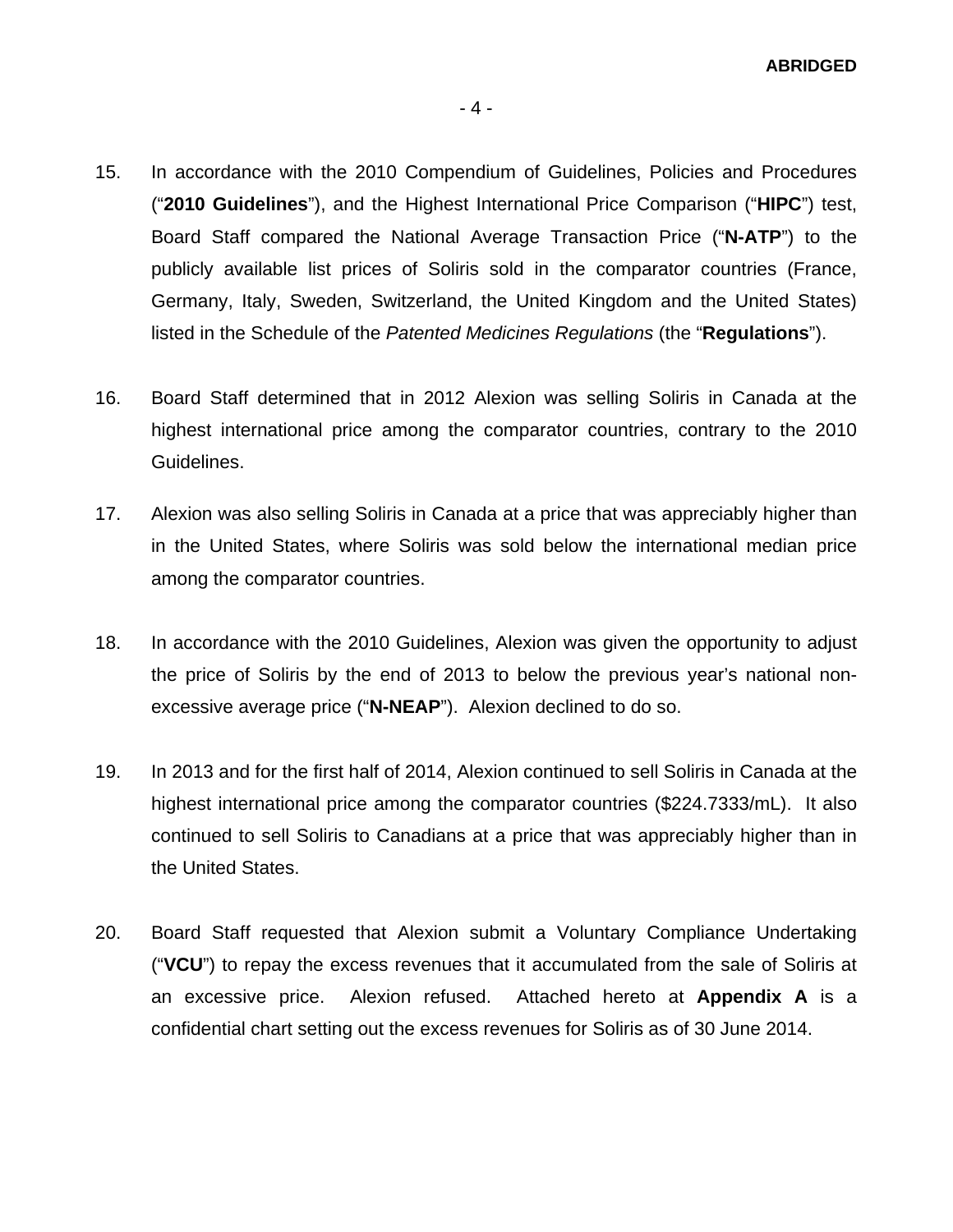21. Alexion continues to sell Soliris to Canadians at the highest international price among the comparator countries. Alexion's price of Soliris in Canada has also remained appreciably higher than the price of Soliris in the United States.

# **III. SUBSECTION 85(1) OF THE ACT**

22. Subsection 85(1) of the Act sets out the factors the Board shall take into consideration in determining whether a medicine is being or has been sold at an excessive price in any market in Canada. It states:

> In determining under section 83 whether a medicine is being or has been sold at an excessive price in any market in Canada, the Board shall take into consideration the following factors, to the extent that information on the factors is available to the Board:

- *(a)* the prices at which the medicine has been sold in the relevant market;
- *(b)* the prices at which other medicines in the same therapeutic class have been sold in the relevant market;
- *(c)* the prices at which the medicine and other medicines in the same therapeutic class have been sold in countries other than Canada;
- *(d)* changes in the Consumer Price Index; and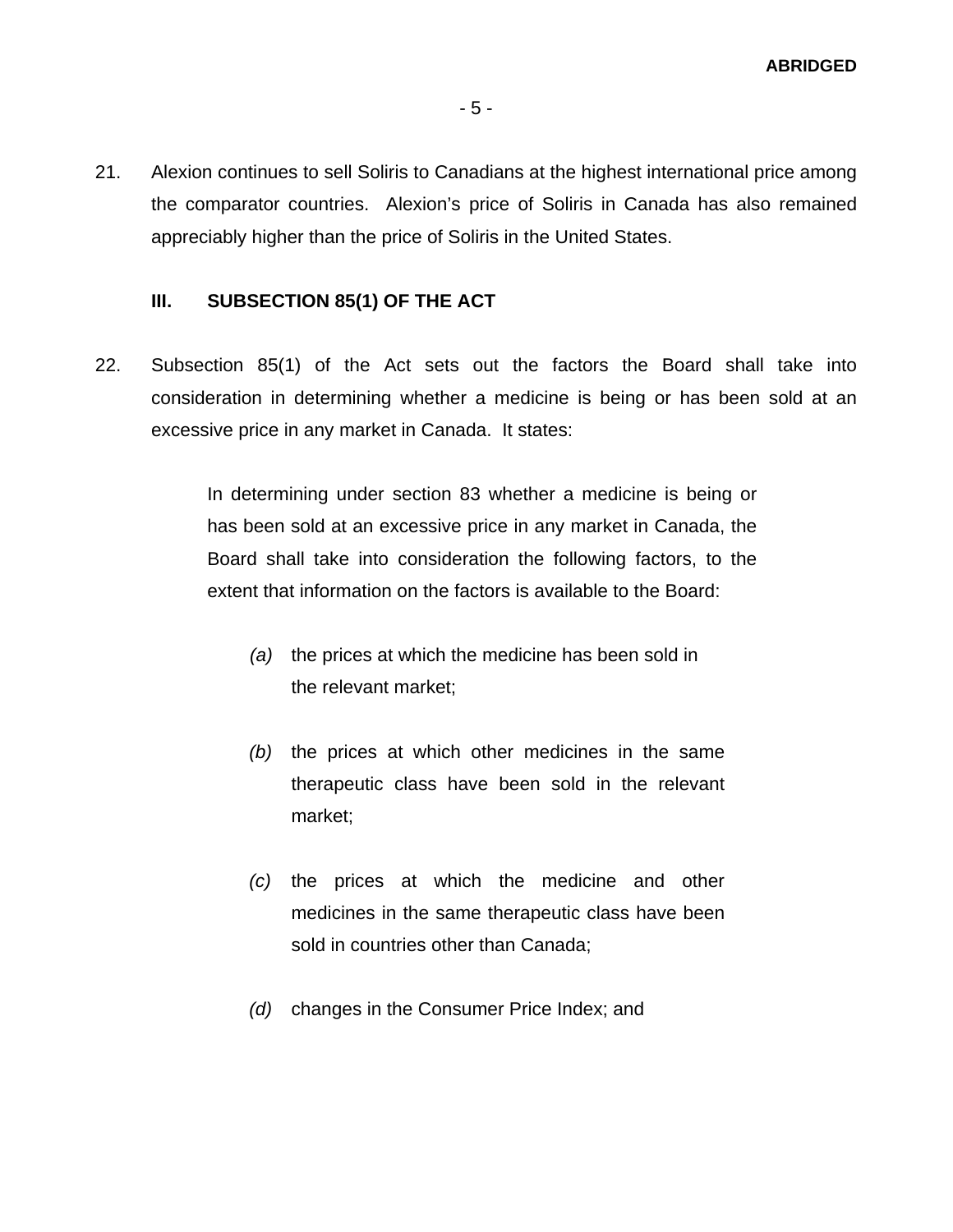- *(e)* such other factors as may be specified in any regulations made for the purposes of this subsection.
- 23. To date, no additional factors have been specified by regulation for the purposes of subsection 85(1) of the Act.
- 24. In accordance with the factors set out in subsection 85(1) of the Act*,* the Board, following considerable deliberation and consultation with all stakeholders pursuant to subsection 96(5) of the Act*,* published the 2010 Guidelines.
- 25. Although the 2010 Guidelines are not binding on the Board, Board Staff submits that it is appropriate in this case for the Board to apply the approach and methodology set out in these 2010 Guidelines when applying the factors set out in subsection 85(1) of the Act to determine whether Soliris is being or has been sold at an excessive price in any market in Canada*.*

### **IV. ALEXION SELLS SOLIRIS AT AN EXCESSIVE PRICE**

- 26. Since 2012 and thus for the past three years Alexion has been selling Soliris in Canada at the highest international price among the comparator countries. Further, Alexion has been selling Soliris to Canadians at a price that is appreciably higher than in the United States, where Soliris has been sold at one of the lowest international prices among the comparator countries.
- 27. Board Staff submits that when applying the factors under subsection 85(1) of the Act, there are grounds for the Board to conclude, pursuant to section 83 of the Act*,* that Alexion is selling or has sold the medicine known as Soliris in any market in Canada at a price that is or was excessive.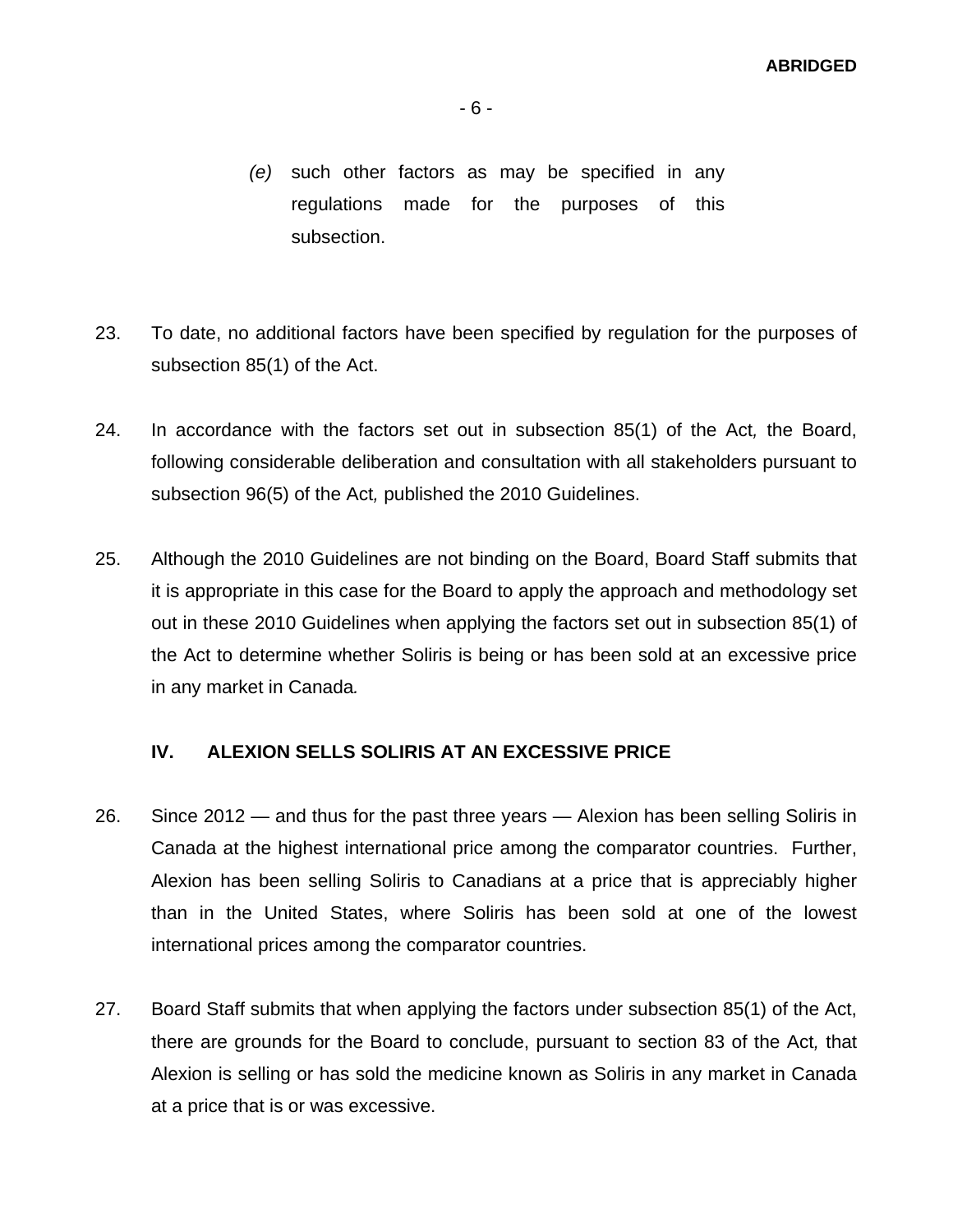- 28. Board Staff reserves the right to make such other allegations and submissions and to introduce such other documents as Board Staff may advise and the Board may permit.
- 29. Pursuant to section 86 of the Act, a hearing shall be held in public unless the Board orders otherwise. Board Staff submits that any hearing conducted by the Board into the price of Soliris should be held in public and, subject to the Order of the Board, all information and documents filed should form part of the public record.

#### V. **ORDER REQUESTED**

- $30<sub>1</sub>$ Board Staff seeks the issuance of an Order as against Alexion, the terms of which are as follows:
	- a) The Introductory Maximum Non-Excessive Price (MNE price) and National-Non-Excessive Average Prices (N-NEAP) of Soliris are as follows:

| Year | <b>Introductory MNE price</b> |
|------|-------------------------------|
| 2009 |                               |
|      | <b>N-NEAP</b>                 |
| 2010 |                               |
| 2011 |                               |
| 2012 |                               |
| 2013 |                               |
| 2014 |                               |

b) The 2014 N-NEAP is subject to change if the HIPC for 2014 changes.

c) Alexion shall reduce the price of Soliris within 30 days from the date of the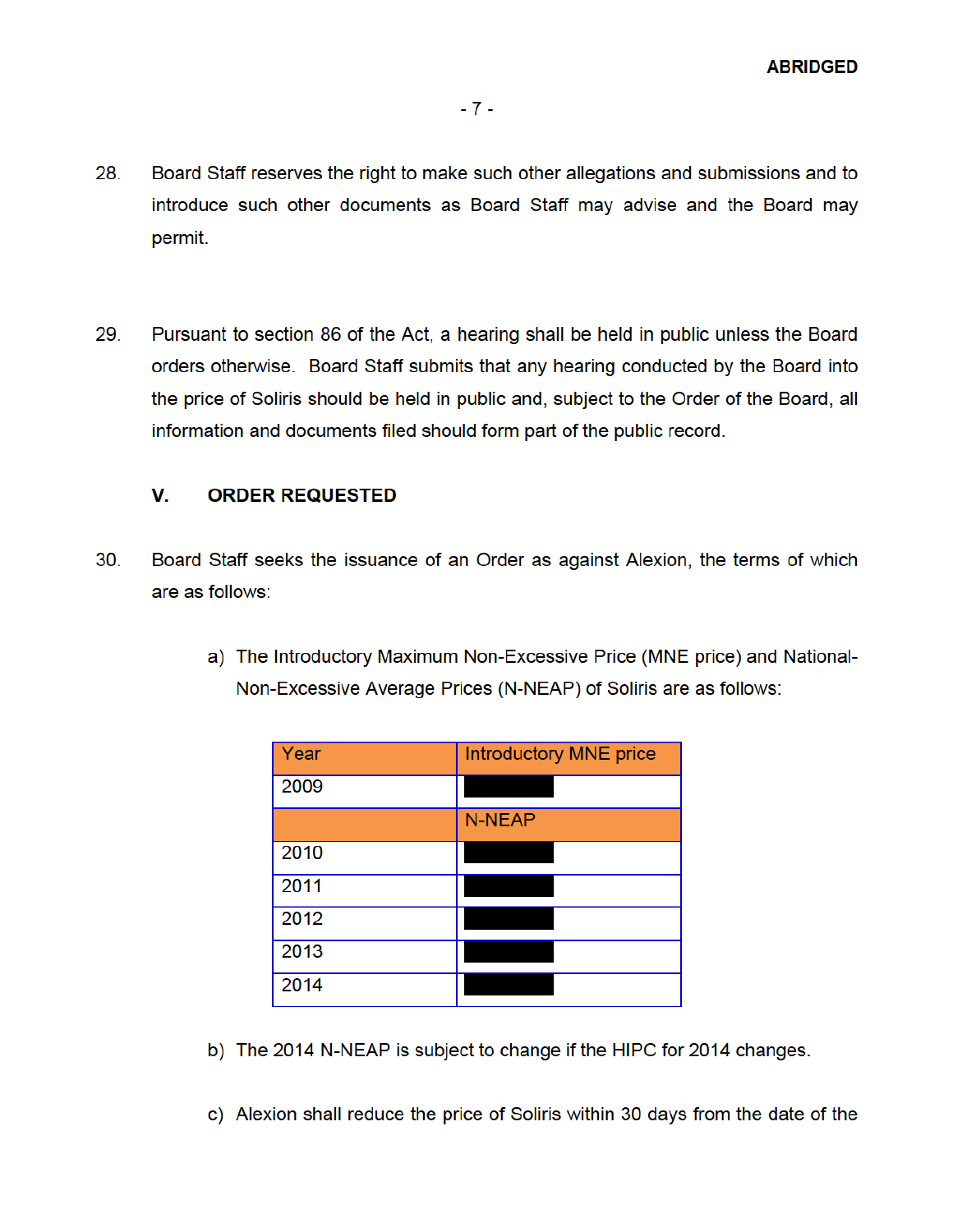Board's Order to a price that does not exceed the international median among the comparator countries.

- d) Alexion shall offset the cumulative excess revenues it has received during the period of 1 January 2012 to 30 June 2014 by making a payment to Her Majesty in Right of Canada, within 30 days of the date of the Board's Order, in the amount of
- e) Alexion shall offset the cumulative excess revenues it has received during the period of 1 July 2014 to the date on which the price reduction referred to in paragraph c) above comes into effect by making a payment to Her Majesty in Right of Canada of an amount that is equal to the excess revenues the Board estimates that Alexion has generated from the sale of Soliris at an excessive price. Alexion shall make the payment within 30 days of receipt of a notification from the Board of its estimate of excess revenues based on the information filed in response to paragraph g) below.
- f) Alexion shall ensure that the price of Soliris remains within the PMPRB's Guidelines in all future periods in which Soliris remains under the PMPRB's jurisdiction.
- g) Alexion shall within 30 days of the date of the Board's Order:
	- (i) notify federal/provincial/territorial ministers of health, or their representatives, and all customers of the price decrease as required by the Board's Order (a copy of which shall be included in such notifications) and the effective date of such price decrease;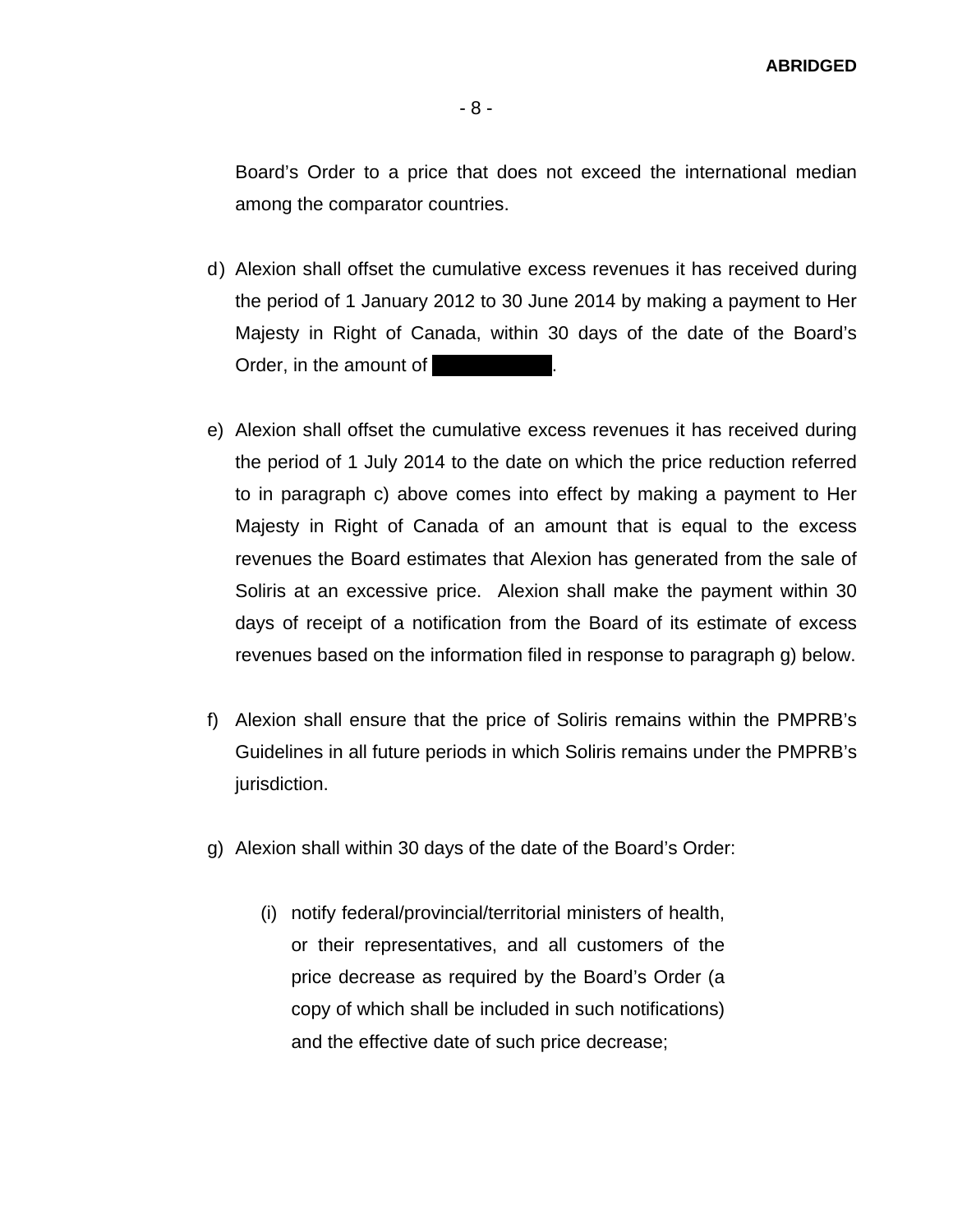- (ii) submit copies of the above-noted notifications and any other notice to the Board; and
- (iii) provide to the Board information concerning the quantity of Soliris sold and either the average price or the net revenue from sales of Soliris in Canada, in the same form as required by subsection 4(1) of the Regulations for the period of 1 July 2014 to the date on which the price reduction referred to in paragraph c) comes into effect.
- h) Any other remedies Board Staff may seek and the Board may permit.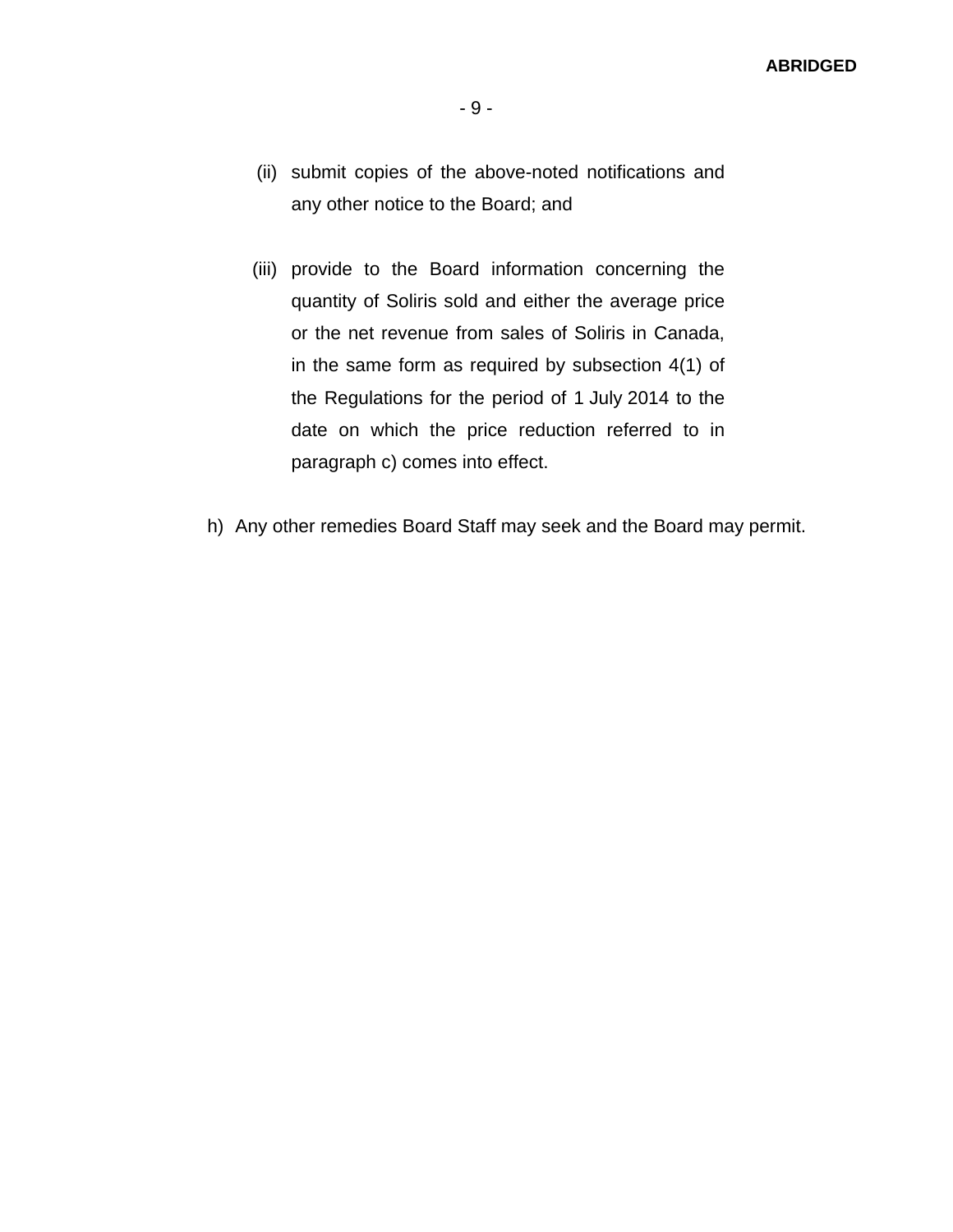Dated at Ottawa this 15<sup>th</sup> day of January 2015.

#### **Legal Services Branch**

1400-333 Laurier Avenue West Ottawa, Ontario K1P 1C1 Tel: (613) 952-7623 Fax: (613) 952-7626

Parul Shah Email: parul.shah@pmprb-cepmb.gc.ca

# **Perley-Robertson Hill & McDougall LLP**

1400-340 Albert Street Ottawa, Ontario K1R 0A5 Tel: (613) 566-2833 Fax: (613) 238-8775

David Migicovsky Email: dmigicovsky@perlaw.ca

Christopher Morris Email: cmorris@perlaw.ca

#### **Lawyers for Board Staff**